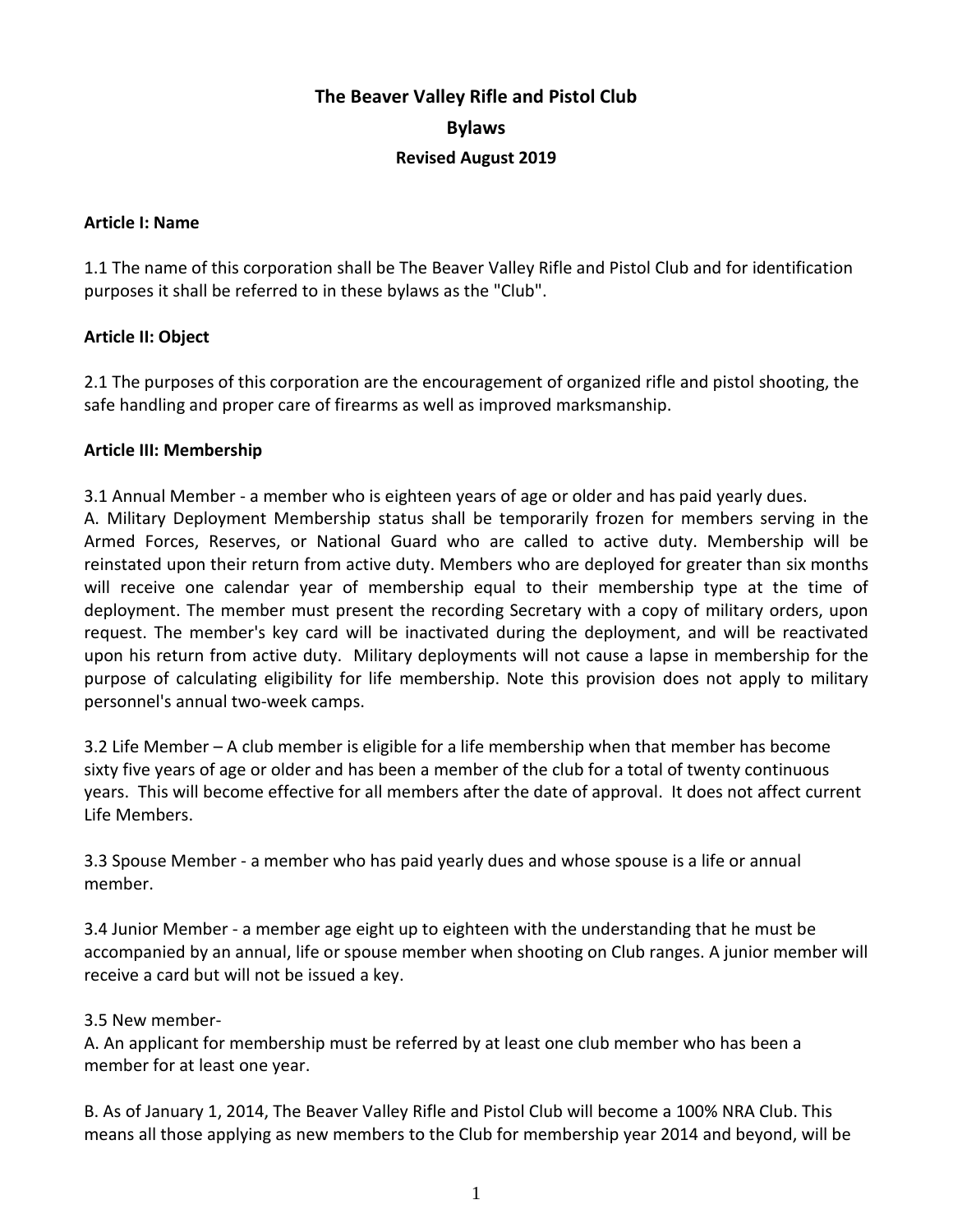required to be a current member of the National Rifle Association. They will be required to keep their NRA membership current and show proof of this when Club annual dues are paid.

Current Club Members will not be required to be NRA members. If a current member not required to be a NRA member lets his/her membership lapse for one calendar year, upon reapplication for Club membership, he/she will be considered a new member and fall under the "New" member category and be required to be and maintain NRA membership from that time forward.

C. Applicant must subscribe to the following oath:

# Oath of Allegiance

I pledge allegiance to the flag of the United States of America and to the Republic for which it stands. I certify that I am a citizen or legal resident of the United States and that I am not a member of any organization or group pledged to, or working for, a program aimed at the destruction of our present system of government established by the Constitution of the United States.

D. Acceptance will be determined by a majority vote of those members present at the monthly Club meeting.

E. A new member, with the exception of a spouse member or a Junior Member who has turned eighteen, must pay an initiation fee. All new, annual or spouse members must pay dues and attend an orientation program before receiving a membership card and key. The date and time of the orientation will be set by the Membership Secretary. Failure to attend an orientation will result in the forfeit of all monies paid.

F. An applicant for membership must consent to undergo a criminal background check.

3.6 Voting - Each annual, life and spouse member will be entitled to one vote on each matter submitted to a vote by the membership.

3.7 Club Representation - Only members will be allowed to shoot on teams representing the Club.

# 3.8 Conduct of Members –

A. All members are required to have their membership card in their possession at all times when on BVRPC property. Any member may request to see proper club identification from another member while on club property, and members are required to show identification upon request. Members may not loan or give their membership or access cards to others. This includes keys to club facilities, unless such custody is required to perform an authorized function.

B If there is probable cause to believe that any member has engaged in conduct that is in violation of club policies, rules, regulations or conduct deemed to be unbecoming of a member, it is the obligation of all members to report this at the first available opportunity to a member of the Executive Board. Contact information for each member of the Executive Board is posted on the bulletin board inside the main Club House.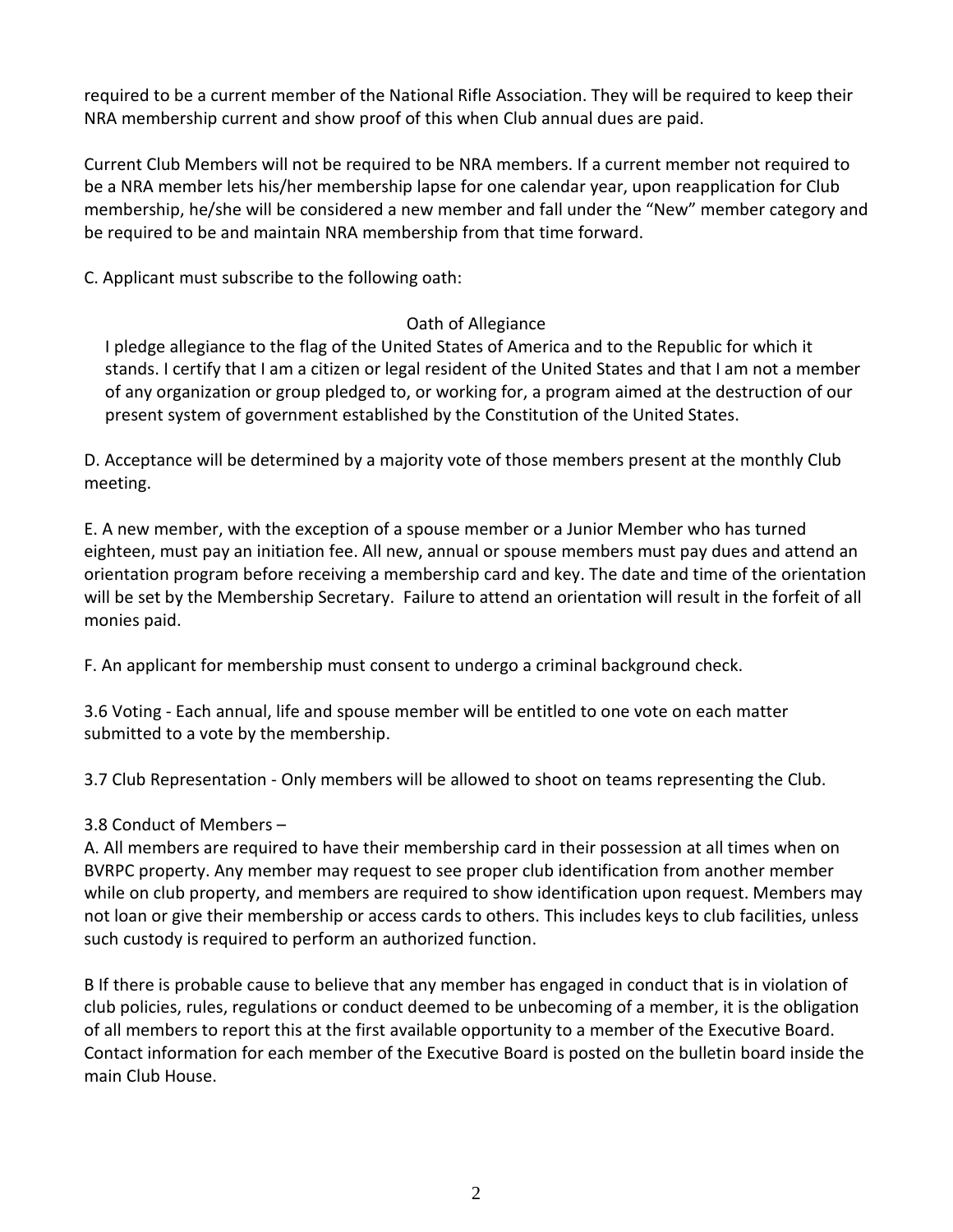The Executive Board, having found probable cause and at their sole discretion, may require the member sign a statement of understanding, surrender their Club ID Card, Electronic Access Cards and or Keys, barring access to BVRPC property, until final disposition is reached and the member duly notified in writing. Failure to comply with this requirement may in and of itself be grounds to terminate BVRPC membership.

The Executive Board, having found probable cause, shall appoint a 3 member Trial Committee to gather information, evidence and conduct interviews relevant to the situation. The Club Secretary will send written notification to the member(s), sent via United States Postal Service Tracking, formerly known as Delivery Confirmation, to the address of record for the member(s). This notification shall be sent at least 5 working days in advance of any proceeding. Written notification will contain the date and time to appear before the Trial Committee, along with a brief explanation of why the member's presence is required. A designated Club representative may also attempt to contact the member via phone and provide the same information contained in the written notification. Special consideration shall be taken to not violate privacy while leaving phone messages. The USPS Tracking receipt for the notification letter, along with the date and time of any phone calls, shall be documented and become part of the record associated with said proceeding.

Upon conclusion of the Trial Committee interview(s), notification of the Trial Committees findings and recommended action, if any, shall be made to the Executive Board. The Executive Board will then provide an opportunity for the accused member to speak on his or her own behalf. The Executive Board will then consider the Trial Committees findings and recommendations, and then conduct a vote relative to any final decision. The final decision making authority resides solely with the Executive Board. The member will then be notified of the Board's decision via USPS Tracking and the receipt retained.

Upon conclusion, all correspondence, documents, evidence, receipts, etc., will be sealed in an envelope and retained under lock and key for future reference.

C. In any case where the Executive Board has imposed disciplinary action of any degree or type on a Life member of the Club, Life membership status shall be automatically and permanently revoked for that member.

## **Article IV: Dues and Fees**

4.1 Assessing Dues and Fees - The annual dues and fees of the Club will be based on the Club finances or other circumstances. At the regularly scheduled July meeting of each year, the Executive Board and the membership present at the meeting will present recommendations for change(s) in dues and/or fees. All recommendations presented by the Board or recommendations made by the members will be discussed at this meeting. All recommendations not withdrawn by the recommender will appear on a ballot for the regularly scheduled September meeting showing all current dues and fees and the recommended change(s). The recommended change(s) will be noted separately and voted on separately. Each recommended change will require a majority vote of those present at the regularly scheduled September meeting. Any changes in dues and fees will go into effect January 1 of the next calendar year.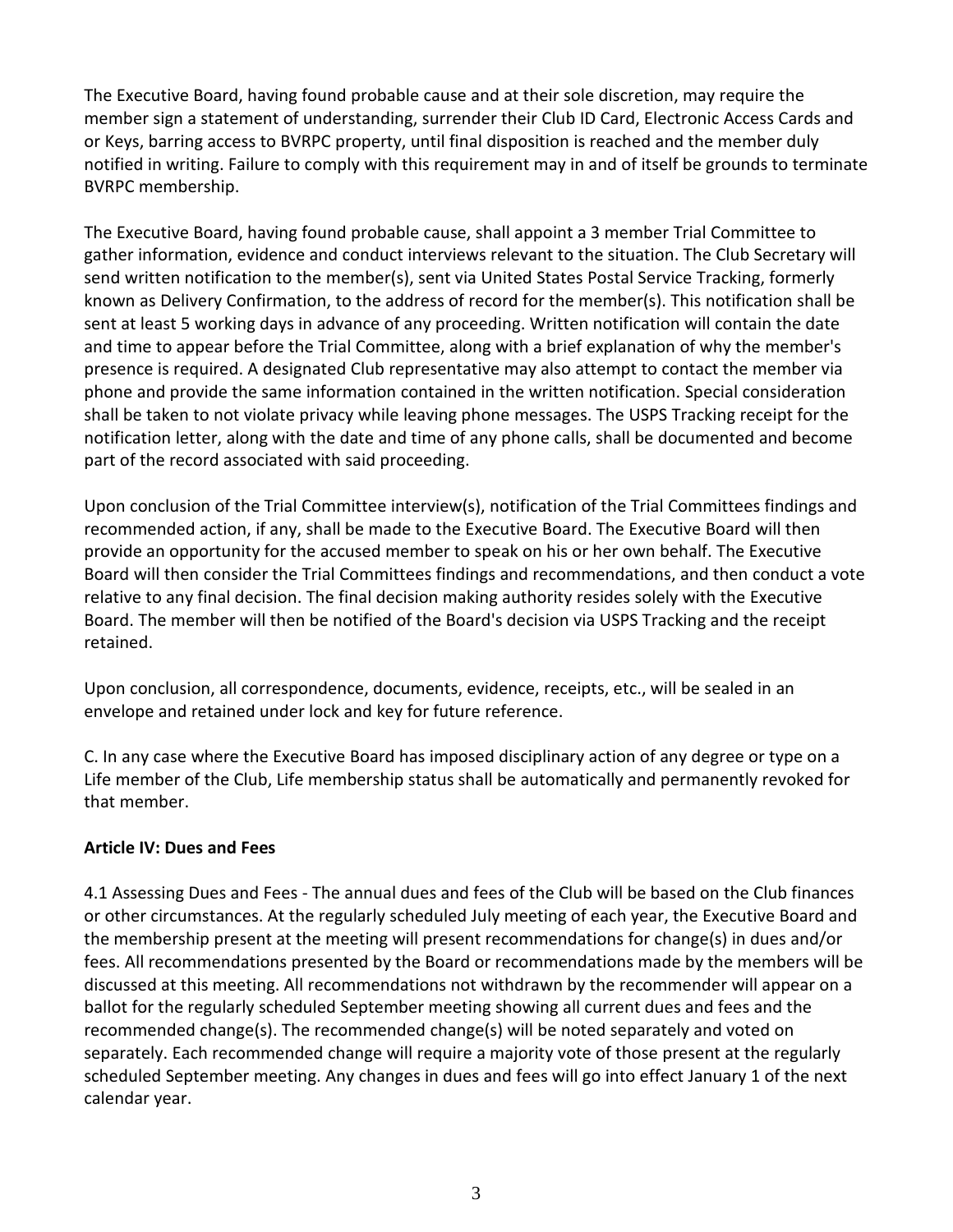4.2 Fiscal year - will be from January 1 to December 31. Dues are payable on or before December 31.

4.3 Late Fee - will be incurred for a membership that lapses beginning January 1. Key cards will be inactivated beginning February 1 for those members not renewed as of that date and key cards must be returned to the Club. Members reinstating after June 30 will pay no late fees but will be required to pay the new member initiation fee plus the dues amount set for a half-year membership.

4.4 Half-Year Dues and Fees - If a new member joins after June 30, the new member pays the dues determined for a half-year membership plus the initiation fee if the new member is not a spouse or junior.

4.5 Range Fees - See current dues and fees schedule.

4.6 Executive Board - shall receive dues free while they are in office.

#### **Article V: Meetings**

5.1 Regular Monthly Business Meetings of the Club shall be held on the second Monday of each month or at such time and place as may be fixed by the Executive Board.

5.2 Annual Meeting of the membership shall be held in December for the primary purpose of electing officers.

5.3 Special Meetings of the Club may be held at any time upon the call of the President or upon the call of a majority of the Executive Board or upon demand in writing, stating the object of the proposed meeting, and signed by no less than ten percent of the members entitled to vote. Notice of the time, place, and object of any special meeting shall be given the officers and members in writing, by the United States mail, not less than seven days prior to the date fixed for holding of the meeting. The place of such a meeting shall be fixed by the Executive Board.

5.4 Quorum shall consist of ten members of the Club entitled to vote.

5.5 Robert's Rules of Order Newly Revised shall take precedence in any question on procedure on points of order not covered in these bylaws.

## **Article VI: Officers**

6.1 Officers of the Club shall be President, Vice-President, Secretary, Treasurer, Membership Secretary, Rifle Executive, Pistol Executive, Trap Executive, Combat Executive, and Junior Rifle Executive. They shall hold office for one year or until successors are elected.

6.2 Executive Board shall consist of the Club's officers, which shall have general supervision and control of all the activities of the Club and shall make recommendations as necessary to the general membership for further action.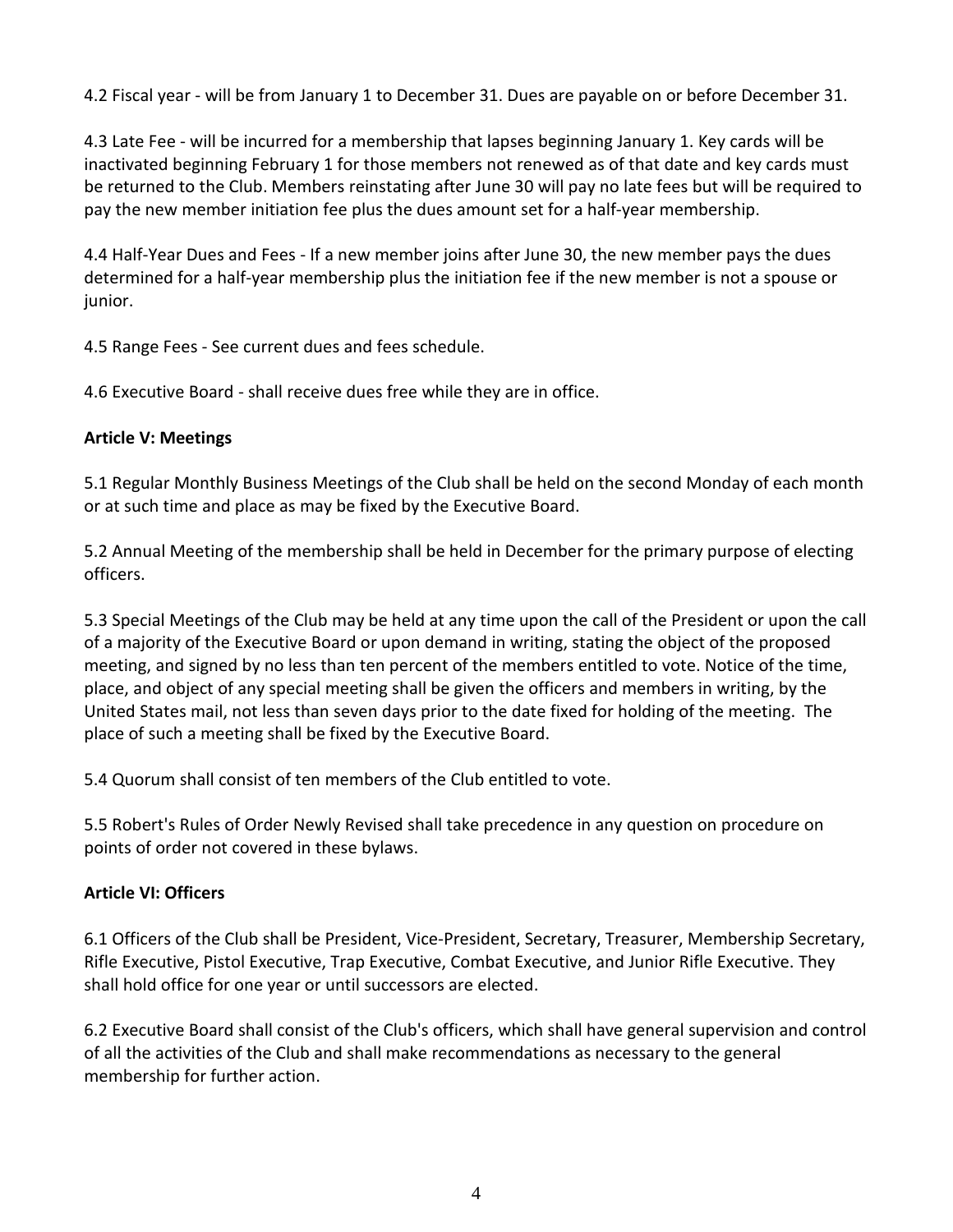6.3 Power of the Executive Board - Without the sanction of the general membership, the board shall have no power to enter into contracts, borrow or spend in excess of \$1000 except to pay normal operating expenses or bills that were incurred due to an emergency. No individual officer may spend over \$200 without the approval of a majority of the Executive Board. Approval of a majority of the Executive Board may be accomplished through the use of email or phone. Such correspondence shall be documented in the minutes of the next Executive Board meeting.

6.4 Meetings of the Executive Board shall be held regularly at such time and place as the Board may determine. Special meetings may be held at any time on the call of the President or on demand, in writing to the Secretary, by six members of the Board.

6.5 Quorum shall consist of six members of the Executive Board.

6.6 Vacancy on the Executive Board may be filled by a majority vote of the remaining members of the Executive Board. However, if more than one vacancy exists, at the next regular meeting of the Club new officers shall be elected to fill the vacancies until the date of the next election.

# **Article VII: Duties of Officers**

7.1 President - shall preside at all meetings of the Club and of the Executive Board. He shall be a member ex-officio of all committees, except the nominating committee and shall perform all other duties as usually pertain to his office. He may vote as any other member when the vote is by ballot, but in all other cases he may only vote when doing so will affect the result.

7.2 Vice-President - shall perform the duties of the President in his absence or at his request.

7.3 Secretary - shall keep a record of all meetings of the Executive Board and the regular membership and shall have custody of the books and papers of the Club. The secretary shall execute all correspondence pertaining to reports required of the Club by the Commonwealth of Pennsylvania, the United States government, the National Rifle Association, Director of Civilian Marksmanship or any other association with whom the Club may be affiliated. He shall notify all members of special meetings as required in Article V.

7.4 Treasurer - shall have charge of all funds of the Club and place the same in such banks as may be approved by the Executive Board. Such money shall be withdrawn by check, debit card, or online banking for payment of such bills as shall have been approved by the Executive Board. He shall collect deposited guest fees. The Treasurer shall keep an accurate account of all transactions and submit a detailed report, including reconciliation to bank statement reports of all Club accounts at monthly meetings of the Executive Board and present an annual report for the prior fiscal year at the first regular meeting of the new fiscal year. Once submitted, the annual report will be marked "File Copy", stored in a secure, fire-proof container, and not be removed from the Club office.

7.5 Membership Secretary - shall be responsible for the collection of all dues, late fees, and initiation fees and shall remit the same to the Treasurer. He shall be responsible for sending out renewal forms, processing new member applications, scheduling orientations and issuing membership cards and keys.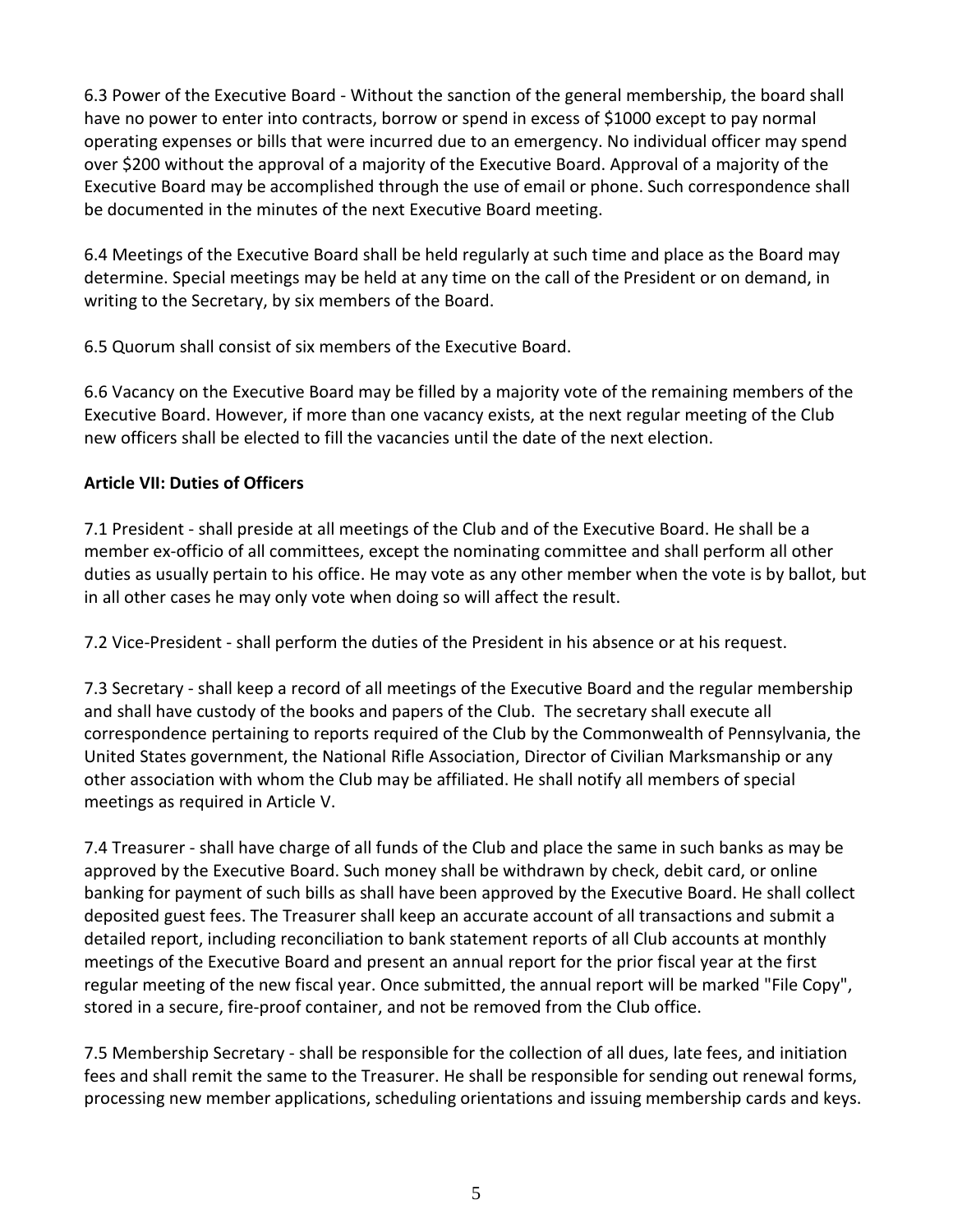7.6 Rifle Executive - shall oversee the use and maintenance of the rifle range. He will be responsible for the care of the club's rifles used for High Power and keep records for the use of the club's center-fire ammunition. He shall be in charge of the Civilian Marksmanship Program at the club. He will submit a monthly report on the condition of the range and activity and financial reports for High Power and Small Bore Leagues and Ground Hog Matches.

7.7 Pistol Executive - shall oversee the use and maintenance of Pistol Bay 1, Pistol Bay 2, the Handgun and Rimfire Range and the Training Range. He will be responsible for scheduling range reservations for local, state and federal law enforcement agencies. He shall document that every group has a competent supervisor from its agency or is assigned an NRA certified Range Safety Officer from the Club, and is in compliance with Section 4.7 of the Bylaws. He will submit a monthly report on the condition of these ranges and activity and financial reports for handgun training and competition on these ranges.

7.8 Trap Executive - shall oversee the use and maintenance of the Trap Range. He will submit a monthly report on the condition of the range and activity and financial reports for the club's Trap team.

7.9 Combat Executive - shall oversee the use and maintenance of the Combat Range. He will submit a monthly report on the condition of the range and activity reports and financial reports for the Combat League and the Beaver County Law Enforcement Invitational.

7.10 Jr. Rifle Executive - shall oversee the use and maintenance of the Indoor Range. He will be responsible for the care of the clubs rim-fire rifles and keep records regarding the use of the club's rimfire ammunition. He will submit a monthly report on the condition of his assigned range and activity and financial reports for Jr. Rifle League and Boy Scout Rifle programs.

7.11 Attendance - Any elected official of the Club must attend two out of every three Executive Board meetings and regular membership meetings per quarter in a calendar year unless excused by a majority of the officers present at each Executive Board meeting. The Executive Board has the authority to replace any officer not meeting this requirement. The officer will then be ineligible to hold an office for a period of one year.

## **Article VIII: Election of Officers**

8.1 Nominating Committee - shall be formed at the regular September meeting and shall consist of a minimum of three and a maximum of six members all of which are required to have been Club members for at least one year.

A. The names, addresses and phone numbers of the nominating committee shall be posted in the clubhouse.

B. Current Club officers cannot hold a position on the nominating committee. Members of the nominating committee can be nominated for an office in the Club.

8.2 A member cannot be nominated for more than one office in an election.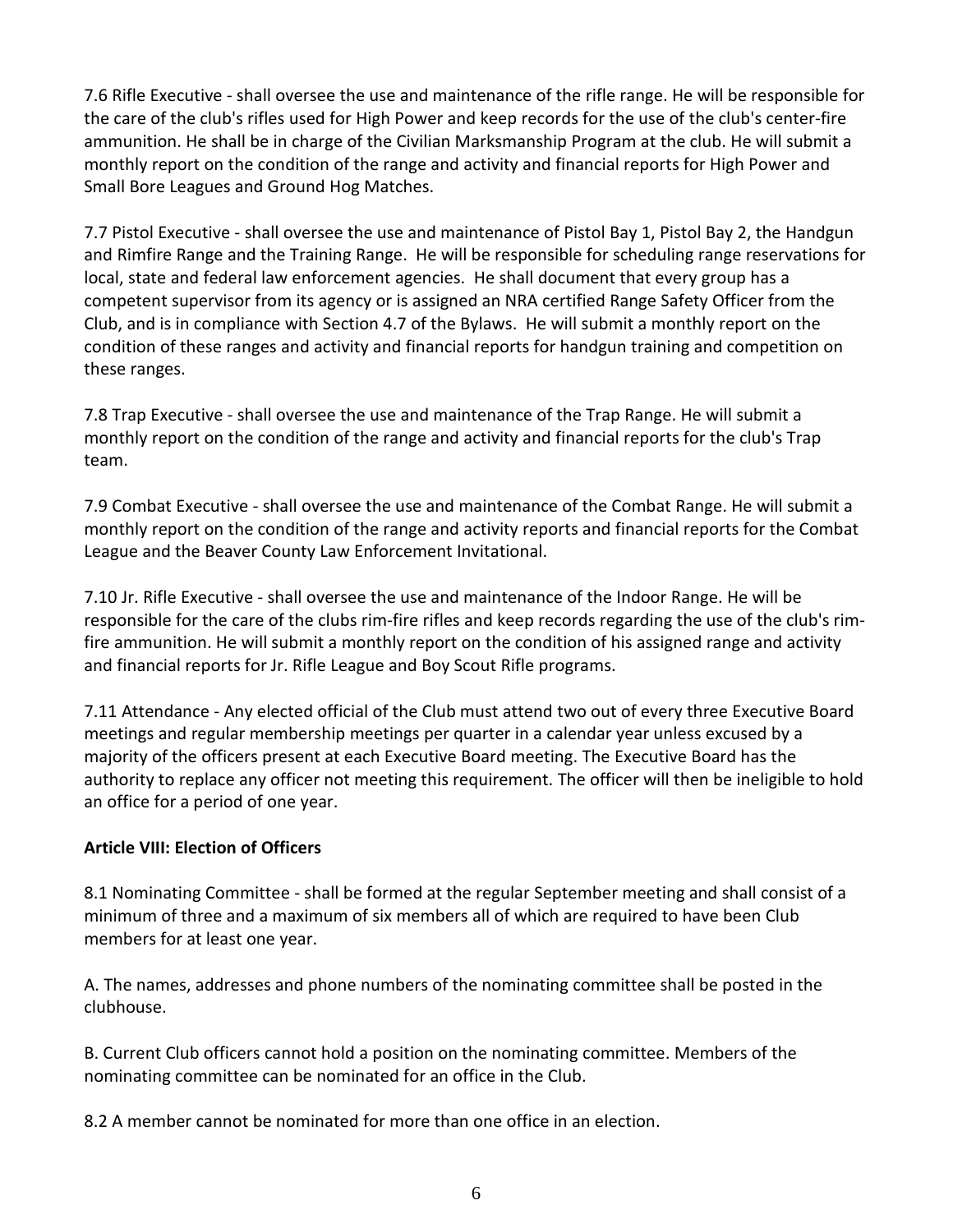8.3 Qualifications for Office - Any member nominated for an office in the Club must have been a member for at least twelve months prior to the December election. He must be a member in the National Rifle Association, must show proof of his NRA membership prior to the election and must maintain his NRA membership while in office.

8.4 Nominations - shall be posted in the clubhouse and nominations from the floor will be accepted at the time of election.

8.5 Election - of officers shall be by ballot at the December meeting. However, if any of the officers are running unopposed, those officers may be elected by voice vote if there is no objection.

8.6 Newly Elected Officers - shall take over the duties of their offices at the regular meeting in January after "Unfinished Business". At the same meeting all records and Club business shall be turned over to them.

## **Article IX: Programs, Activities & Club Property**

9.1 The Club shall have a program for Juniors with equipment supplied by the Club as needed.

9.2 Non-Club Organizations Corporations, or individual instructors reserving a range, or ranges shall have a written agreement and Certificate of Insurance filed with the appropriate Club officer prior to using the range. The liability insurance must name the Club as "additional insured" and be sufficient to indemnify the Club from any and all loss due to their use of range or ranges.

9.3 Any individual who organizes an event on the Club premises must have authorization from the Executive Board to do so, and must provide the Executive Board with a Certificate of Insurance naming the Club as "additional insured". Any individual who uses the name of the Club in organizing an event off the Club premises must provide the Executive Board with a Certificate of Insurance naming the Club as "additional insured".

9.4 All firearms belonging to the Club will be inventoried annually prior to the February membership meeting by at least two members of the Executive Board. The list will include the make and model, serial number, storage location and purpose. When completed, the inventory will be filed by the Secretary."

9.5 Government agencies renting a range for training will not be required to produce a Certificate of Insurance, but will certify in writing that their office or department has sufficient liability coverage for their training event.

## **Article X: Politics, Liquor, and Gambling**

10.1 As stated in Article 2.1, the Club's purpose focuses on the use of firearms. Without the freedom of its members to own, access, transport and use firearms, the club has no reason to continue its operations and would soon go out of business and cease to exist.